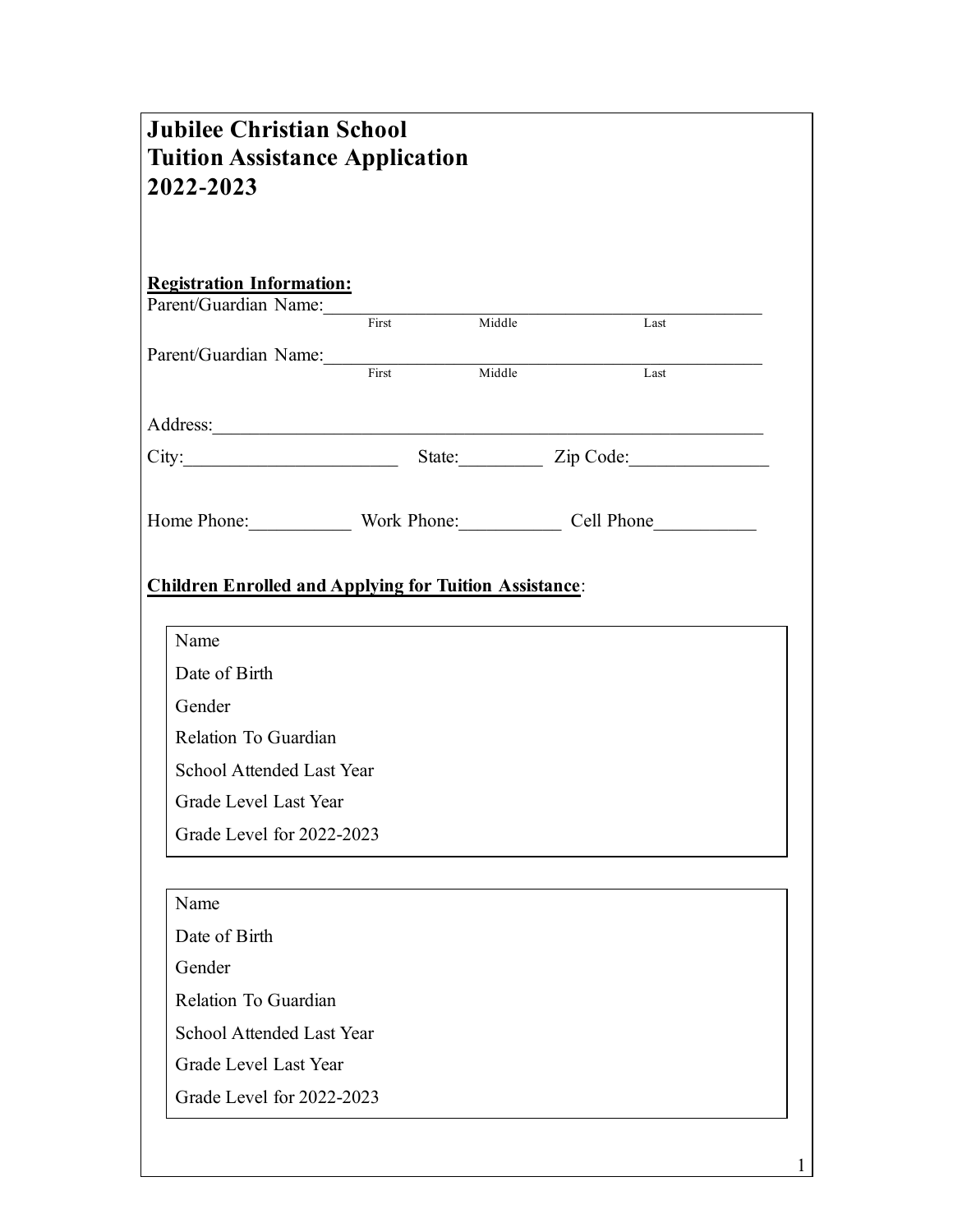#### Name

Date of Birth

Gender

Relation To Guardian

School Attended Last Year

Grade Level Last Year

Grade Level for 2022-2023

### **Eligibility:**

Household size (sum of adults and minors reported on

 $1040$ :

Total 2021 household income (as reported on

 $1040$ :

Family resides in Pennsylvania: Yes or No

Student is enrolled (application fee paid) in Jubilee for 2022-2023: Yes or No

I/We have signed the Parent Covenant: Yes or No

I/We are current with all fees and tuition: Yes or No

I/we certify that the information we have supplied is true and complete to the best of my/our knowledge. I/We agree to provide proof that the statements made in this application are true and I/we acknowledge that failure to do so will invalidate the tuition assistance.

Print Name of Parent of Guardian Signature of Parent or Guardian Date

Print Name of Parent of Guardian Signature of Parent or Guardian Date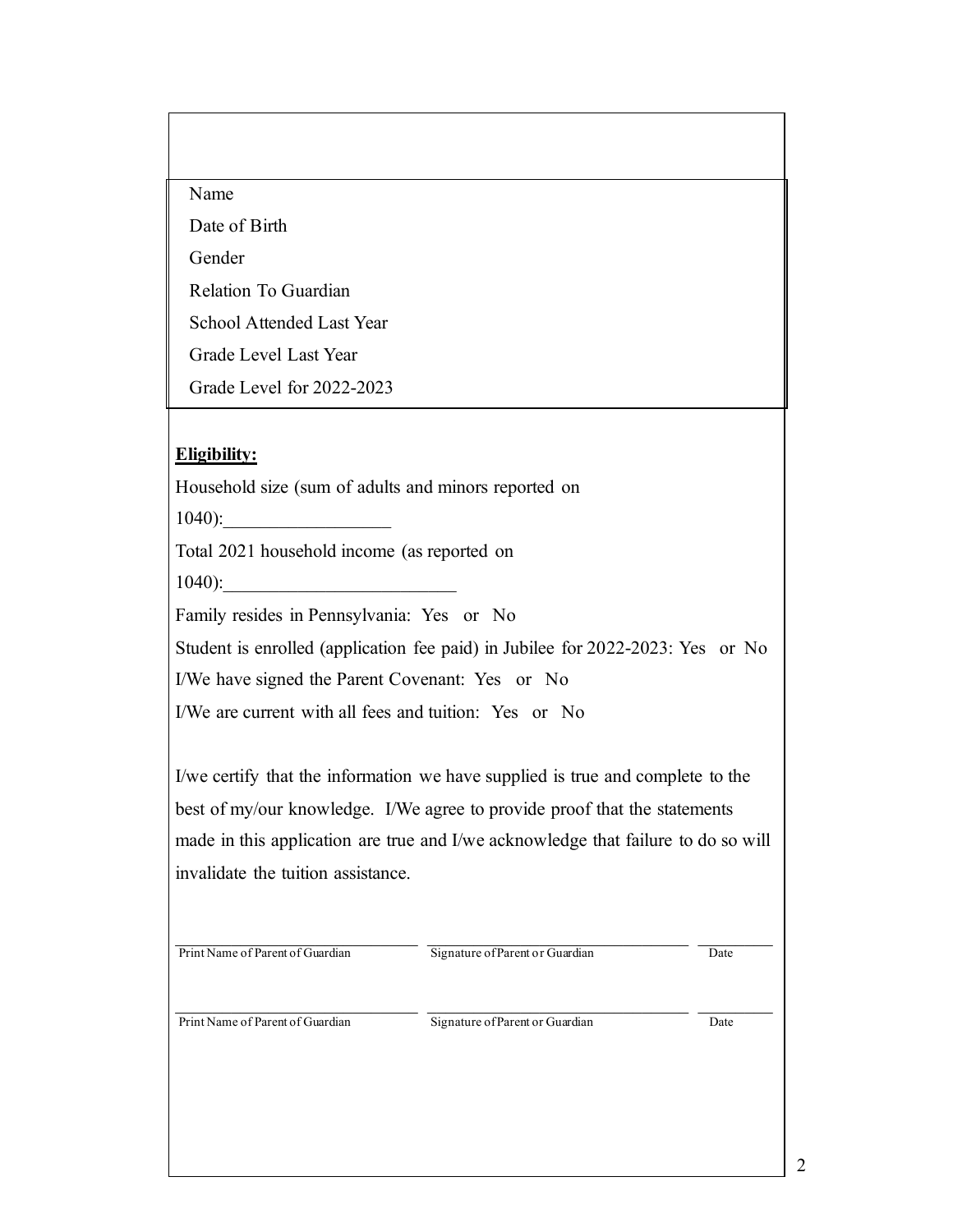# **Jubilee Christian School Tuition Assistance Application 2022-2023**

### **Financial Information**

All parents/guardians who claim tuition assistance recipients as dependents must report income on this form with supporting documentation.

## **\*A copy of your 2021 Federal Income Tax Return must accompany this application.**

| Head of Household<br>Name:<br>First                                           | Middle | Last    |       |  |  |  |
|-------------------------------------------------------------------------------|--------|---------|-------|--|--|--|
| Number of People in Household: Adults:                                        |        | Minors: |       |  |  |  |
| Please list applicants in your household applying for tuition assistance:     |        |         |       |  |  |  |
| Income Source                                                                 | Father | Mother  | Other |  |  |  |
| Adjusted Gross Income<br>Reported on current 1040                             |        |         |       |  |  |  |
| AFDC or ADC                                                                   |        |         |       |  |  |  |
| <b>Other Public Assistance</b>                                                |        |         |       |  |  |  |
| Any additional income                                                         |        |         |       |  |  |  |
| Child Support                                                                 |        |         |       |  |  |  |
| <b>TOTAL HOUSEHOLD INCOME:</b>                                                |        |         |       |  |  |  |
|                                                                               |        |         |       |  |  |  |
| Please scan completed form and 2021 Form1040 to shohowski@jubileecs.org.      |        |         |       |  |  |  |
| You must also complete the online application through our third-party vetting |        |         |       |  |  |  |
| system at https://online.factsmgt.com/aid at this time.                       |        |         |       |  |  |  |